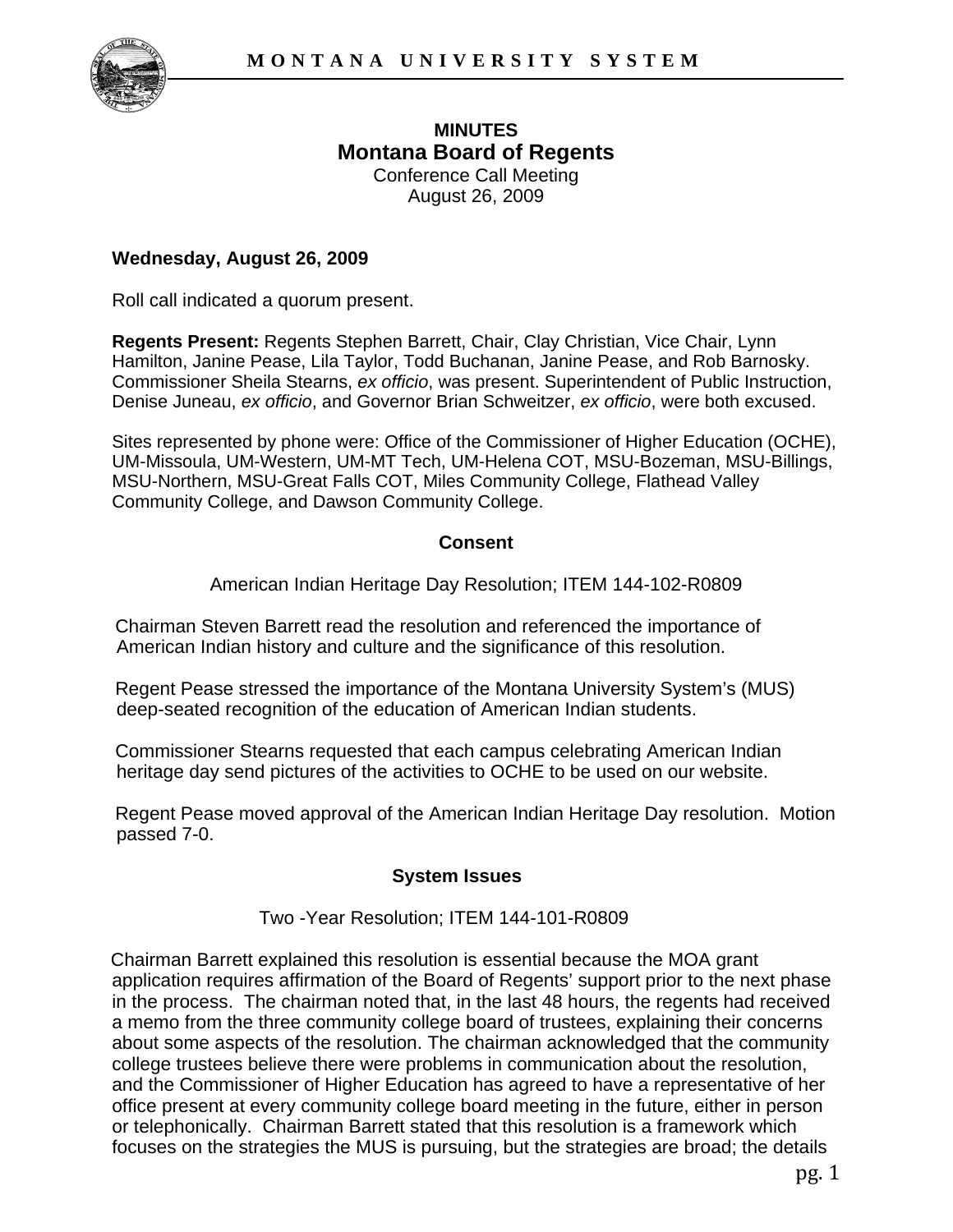

have yet to be worked out.

Chancellor Frank Gilmore, MT Tech, told the board he thought the first strategy of the resolution, bringing the full community college mission to all two-year campuses, was too prescriptive. He would like more flexibility because the strategy would mean substantial changes at MT Tech and could have some costs associated with it. Chairman Barrett said he did not see anything prescriptive about the language.

Discussion followed on Strategy #4, common related instruction requirements. Chancellor Gilmore notes that making these requirements of faculty could interfere with their academic freedom. Provost Engstrom recommended that the term "requirements" be replaced with the term "outcomes." Chairman Barrett responded that the wording in the resolution does not mean common instructional methods, but asked Deputy Commissioner Moe if "outcomes" might be a good substitution for "requirements."

Deputy Commissioner Mary Moe explained the word "requirements" rmore closely reflects the language of the board's existing policy on these foundational courses, BOR 301.12, and because it is broader than the word "outcomes," it includes outcomes but might include other ways to address the problem the strategy is designed to address. Currently, the foundational courses in the same career paths differ widely across campuses, which makes it very difficult to give students in high schools throughout the state consistent and comprehensive guidance about preparation for a particular career path. She gave the example of the difference of the level of math proficiency for radiological technician programs throughout the state, ranging from Introductory Algebra to Intermediate Algebra to College Algebra.

Chancellor Frank Trocki, MSU-Northern, suggested including MSU-Northern and UM-Western in Strategies #7 and #8 to be part of the integrated data system and the virtual college. Deputy Commissioner Moe said that MSU-Northern and UM-Western were specifically included in #5 because they serve under-served areas, but because of their two-year programming, they are assumed to be a part of Strategies #7 and #8 as well. Chairman Barrett said that inclusion is part of the ultimate goal.

Associate Commissioner Tyler Trevor clarified that #8 should be done at both the twoyear and four-year campuses.

Returning to Strategy #4, related instruction requirements, President George Dennison suggested using admission requirements instead of instruction requirements.

Deputy Commissioner Moe said it is the difference in requirements that is the key issue. When related requirements differ, students at one campus must spend extra time taking remedial work that would not be required at another campus due to the difference in each campus program. Deputy Commissioner Moe stated that the intent of the strategy is to convene faculty and representatives of business/industry on a state-wide basis to determine how the requirements can be more consistent.

President Jane Karas said she had concerns of how Flathead Valley Community College (FVCC) would implement the different items in the resolution and also wondered if there might be some accreditation issues that would need to be addressed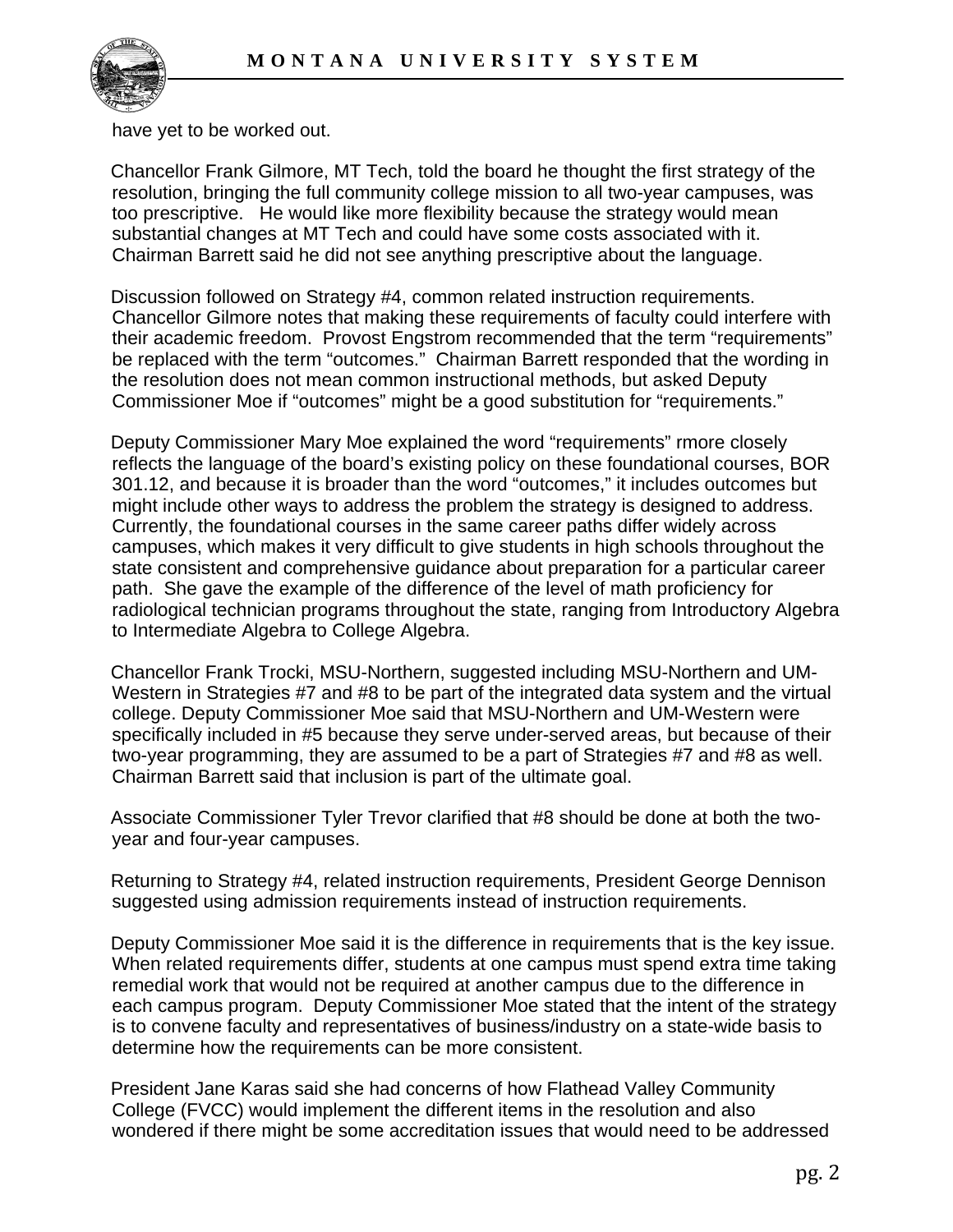

by the campuses.

 FVCC trustee, Bob Nystuen, said the community colleges would like to see more communication on this issue and the financial impact addressed. Mr. Nystuen said the resolution could possibly limit class instruction options for students.

Chairman Barrett said the context for this resolution has been discussed for over a year and that this has not just recently come up. He recognized the local responsibilities of the community colleges and stated that the long-term objective is to implement the resolution and make the two-year system more utilized and cost-effective throughout the state. He reminded the participants that just because a decision is made that everyone does not agree with does not mean their concerns have not been heard.

Rusty Milliron, Miles Community College (MCC) trustee said he is against any systemization that would hinder MCC from meeting the needs of the community and their students.

President Stefani Hicswa, MCC, said how the strategies are implemented will determine the effect on their campus. President Hicswa said there will be implications at MCC with the integration of Banner at Dawson Community College (DCC).

Deputy Commissioner Moe responded to concerns expressed about communication. She said that she has engaged a large variety of groups during the three months since the regents' first resolution. There have been numerous meetings, which have included the presidents and deans of the two-year campuses and the people participating in this conference call. In addition, In addition, in the past month there have been weekly electronic communications to all the MOA State Team, the two-year colleges and the tribal colleges, explaining every point of the regents proposed Resolution #2 and requesting feedback. Deputy Commissioner Moe said she has already made a number of modifications to the proposed details of the resolution as a result of the extensive communication involved. Deputy Commissioner Moe acknowledged that one can always communicate better and she will strive to do so. However, she stressed, it is imperative to enter into a time of deep change regarding two-year education because the need in Montana for affordable, efficient opportunities is high. She said the resolution represents the best way for Montana to move forward to achieve the goals set a year ago to achieve higher education attainment in Montana. Deputy Commissioner Moe encouraged passage of the resolution by the regents.

Chairman Barrett said the goals in the resolution go hand in hand with the reform agenda of the Board of Regents. He said the current two-year system in Montana cannot survive without some drastic changes. Chairman Barrett recognized that the campuses are basically saying they would prefer to not align courses which could narrow the options for students.

Regent Pease recognized the concerns of the community colleges regarding the level of involvement but reminded the board that there was an extensive two-day meeting in May 2009 with all the two-year campuses, including the tribal colleges that dealt with this same topic. She said the discussions and electronic communications were extensive and included all the community colleges, so they were in fact included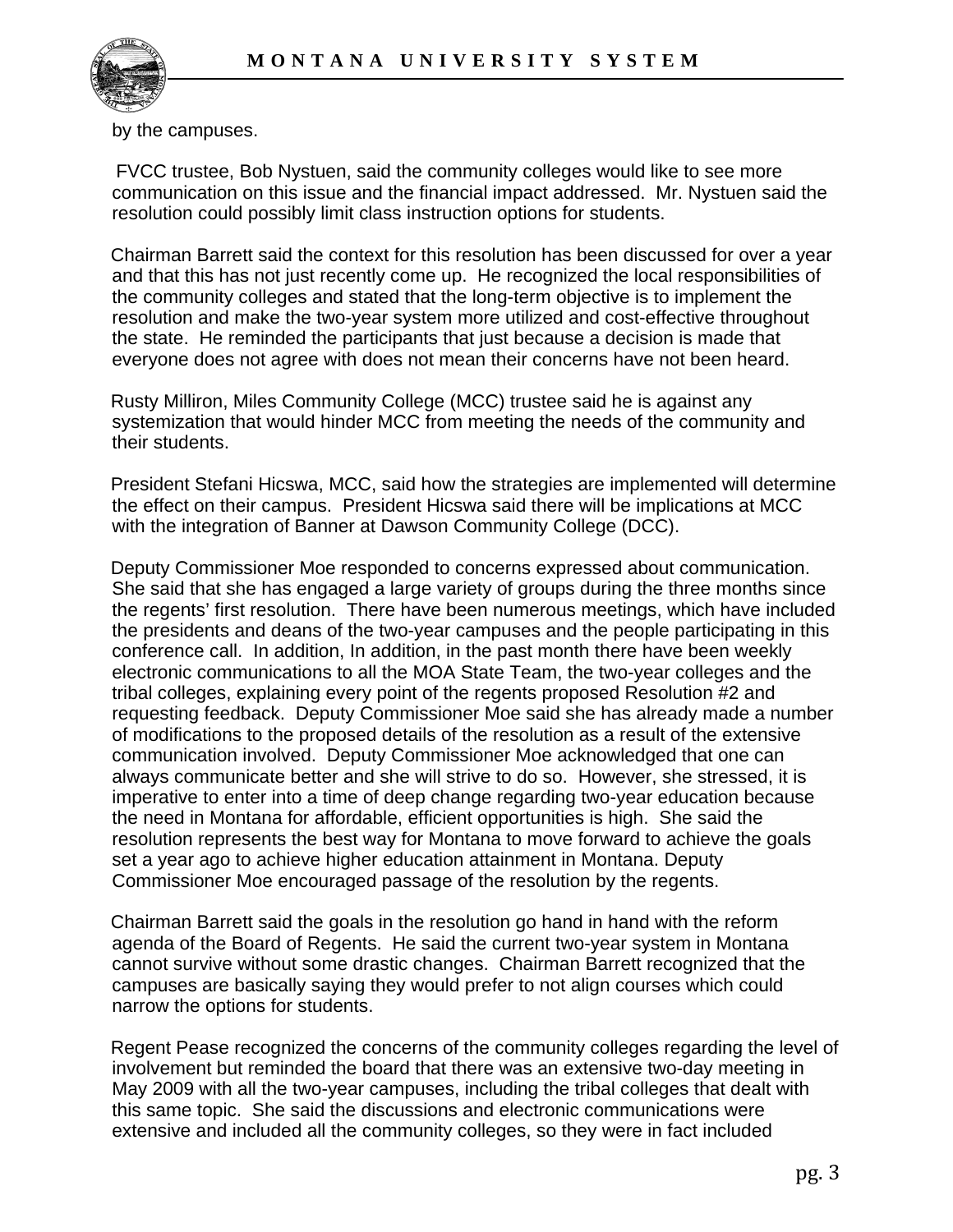

throughout the entire process. Regent Pease said higher education in Montana is at a moment when change is necessary and not optional. Continuing to do things the same as the system has done in the past will not work at this time. Regent Pease said there has been a tremendous and comprehensive amount of correspondence and communication on this for months. She reminded the board that the university system has been attempting to draw attention to this for months. Regent Pease said it is critical to have the involvement of the community colleges, but the time to move forward is now and it needs to be done immediately. She applauded Deputy Commissioner Moe's efforts to involve all parties throughout the entire process.

Chairman Barrett addressed the concern of the community colleges' trustees and said the regents' protocol is to communicate with the community college president and the presidents should be communicating with their respective boards.

Commissioner Stearns added that Deputy Commissioner Moe has been communicating with the presidents of the community college campuses and explained that the resolution has been brought up in numerous open meetings, along with extensive communication over the past 18 months. Commissioner Stearns said Deputy Commissioner Moe did communicate with the Two-Year Council what the potential bullets in the resolution might be. Commissioner Stearns said her office will continue to communicate and try to improve this, considering the points brought up in this meeting, to make this work as well as possible. She told the board that until the MUS achieves more commonalities, we will continue to completely baffle and disempower the high school counselors as well as the students and their families throughout the state. Commissioner Stearns said while OCHE continues to welcome comments and adjustments, and it is imperative to move forward on this.

Chairman Barrett said the Board of Regents has approval authority in everything that will happen in association with the resolution and that, as this initiative progresses, those strategies will be coming to the Board of Regents for approval before being implemented anyway. He said it is important to move this forward at this time as this is an important step, being an outline for approval to move the MOA forward.

Mr. Nystuen encouraged the regents to move forward with the MOA resolution because it is too important for the state of Montana, and he encouraged further dialogue.

Regent Hamilton moved approval of the Two-Year Resolution. Motion passed 7-0.

Commissioner Stearns informed the board that the regents workgroup on reform and reinvention is starting up with Regents Buchanan, Hamilton and Regent Pease and including several members of the public. The website for the workgroup shows the relationship of the MOA Initiative to the workgroup and the work it does, as well as the connection of the outcomes-based funding and the mission review process starting for all campuses. She said all of these are feeding into comprehensive change for higher education in Montana.

The meeting adjourned at 12:17 PM.

The executive session portion of the meeting was held in Room 102A.